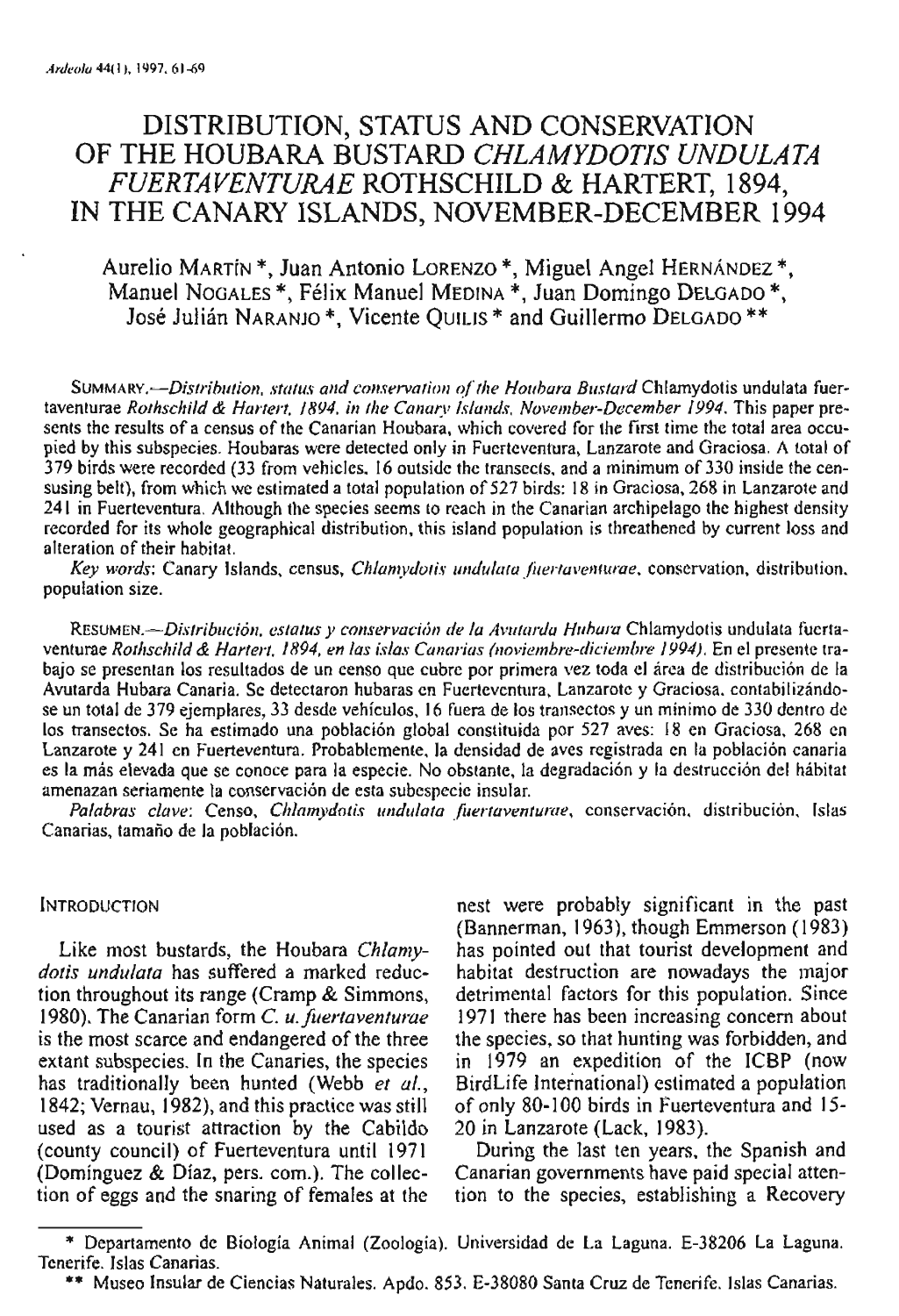Plan (Dominguez, 1989) including legal protection for the Houbara and its habitat, and a captive breeding programme. In addition, seven partial censuses (mainly in Fuerteventura and Lanzarote) have been carried out, most of them indicating that the species was more common than previously supposed. Also, the censuses added a new island (Graciosa) to its known distribution range. Osborne (1986) reported 69-86 birds in April 1984 in Fuerteventura, while the estimates of Ornistudio (pers. obs.) in December 1989 ranged between 153 and 378. In Lanzarote, 60-67 birds were counted in April 1991 (Ornistudio, pers. obs.) and 130 in December 1993 (Martin et al., 1996). These last authors also recorded 16 Houbaras in Graciosa.

In this paper we present the results of a census of the Canarian Houbara which covered for the first time the total area occupied by the species in the archipelago.

## **METHODS**

#### Study area

The study was carried out in the eastern Canary Islands (28°-29°25' N, 13°20'-4°30' W), comprising Lanzarote  $(862 \text{ km}^2)$ , Fuerteventura  $(1662 \text{ km}^2)$  and the islets of Graciosa  $(27.4 \text{ km}^2)$ , Alegranza  $(10.2 \text{ km}^2)$  and Lobos  $(4.3 \text{ km}^2)$ . These are very low islands, with the highest altitude (807 m a.s.l.) being reached in Fuerteventura. Lanzarote and the islets are mostly covered by historic or prehistoric lavas, their landscapes being thus less affected by erosive-sedimentary processes as compared to Fuerteventura (Betancor & Criado, 1985; Brito & Acuña, 1985). Plains, gentle slopes and U-valleys dominate the general physiography of the areas studied.

The climate is mainly warm subdesertic to desertic with dry summers (Marzol-Jaén, 1984), but is somewhat influenced by the sea spray and the proximity to the African continent (100 km at the closest point). Annual rainfall is less than 140 mm and mean monthly temperatures oscillate between  $16^{\circ}$ C (January-February) and 24 °C (August-September) (Brito & Acuña, 1985).

The vegetation is mainly characterized by xerophytic and coastal scrubland with large areas covered by Salsola vermiculata, Launaea arborescens, Lycium intricatum and Suaeda vera. Sandy areas are dominated by Euphorbia paralias, Lotus sp., Ononis natrix and some Chenopodiaceae and Polygonaceae species (Santos, 1984). Agriculture and overgrazing by goats have, over the years, altered drastically the original vegetation.

#### Census

Field work took place between 27 November and 22 December 1994. At this time birds are partially gregarious but some males have already initiated courtship and are linked to their displaying grounds. All the islands and islets where the species was known or suspected to occur were visited. Census were made during one day in Alegranza and Lobos, during two days in Graciosa, during eight in Lanzarote and during 12 in Fuerteventura.

According to the landscape structure and to our experience, two different types of habitat were distinguished. Primary habitats include areas with similar characteristics of vegetation and substrate, which correspond to the best areas for Houbaras according to previous censuses (Martin et al., 1996). Secondary habitats are marginal areas (croplands, altered and disturbed areas, and edges of badlands  $-\kappa$ malpaíses»—) which are known to be visited occasionally by birds. These habitats were delimited from bibliography, from observations made during a previous three-day trip to Fuerteventura, or while censusing.

The main census effort involved bird counts along a total of 36 transects (Figs. 1 and 2). Appendix 1 summarizes the main characteristics of the different census units. Most transects were made within primary habitat in order to get a reliable minimum figure for the population. Every transect was censused by a team of 2-8 observers (depending on the size of the area) walking in line abreast and spaced 200 m apart. The members recorded the location and movements of all birds detected, communicating the information to the rest of the team by means of a small radio, so that duplicate contacts were minimized. Apart from two transects carried out in the afternoon (16:06-18:00 h, official time) in Graciosa, all censuses were performed in the mornings  $(7.45 -$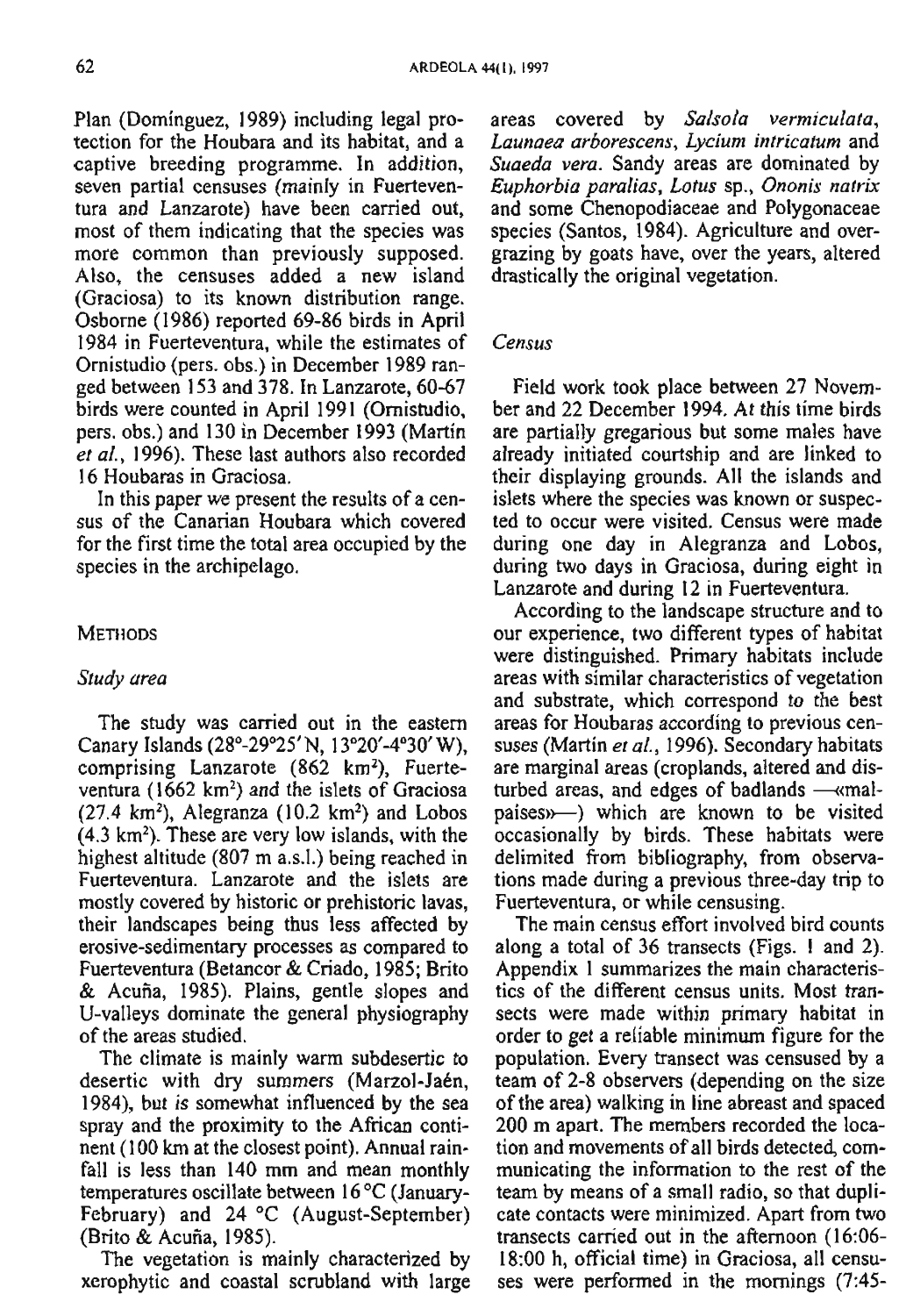

FIG. 1.—Main areas of suitable habitat (letters) for Houbara Bustard and location of transects (numbers) on Lanzarote, Graciosa and Alegranza. Transect numbers correspond to those in Appendix 1. [Principales áreas de hábital adecuado para la Hubara (letras) y localización de los transectos (números) en Lanzarote, Graciosa y Alegranza. Los números corresponden a los del Apéndice 1.]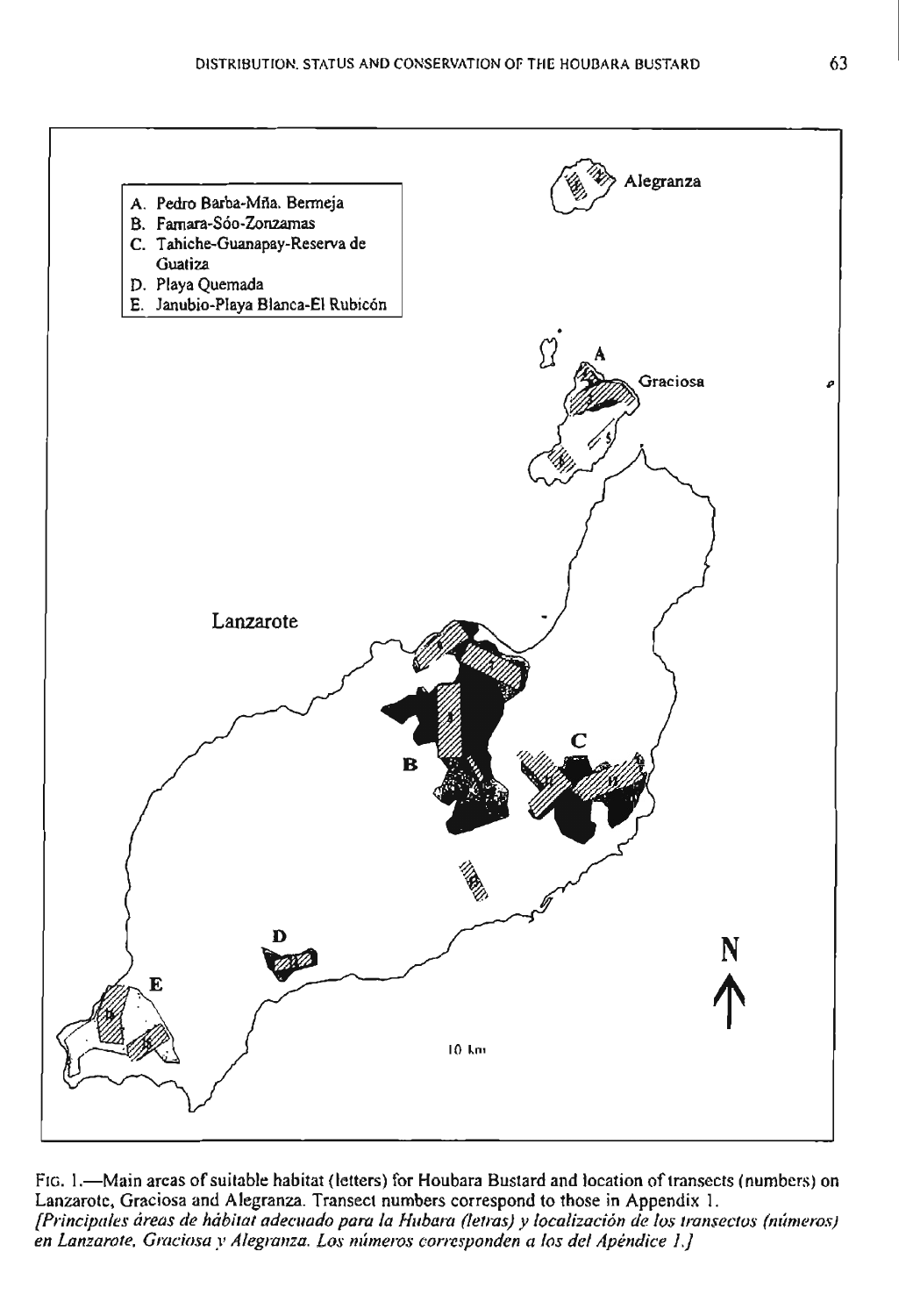

FIG. 2-Main areas of suitable habitat (letters) for Houbara Bustard and location of transects (numbers) on Fuerteventura and Lobos. Transect numbers correspond to those in Appendix 1. [Principales áreas de hábitat adecuado para la Hubara (letras) y localización de los transectos (números) en Fuerteventura y Lobos. Los números corresponden a los del Apéndice 1.]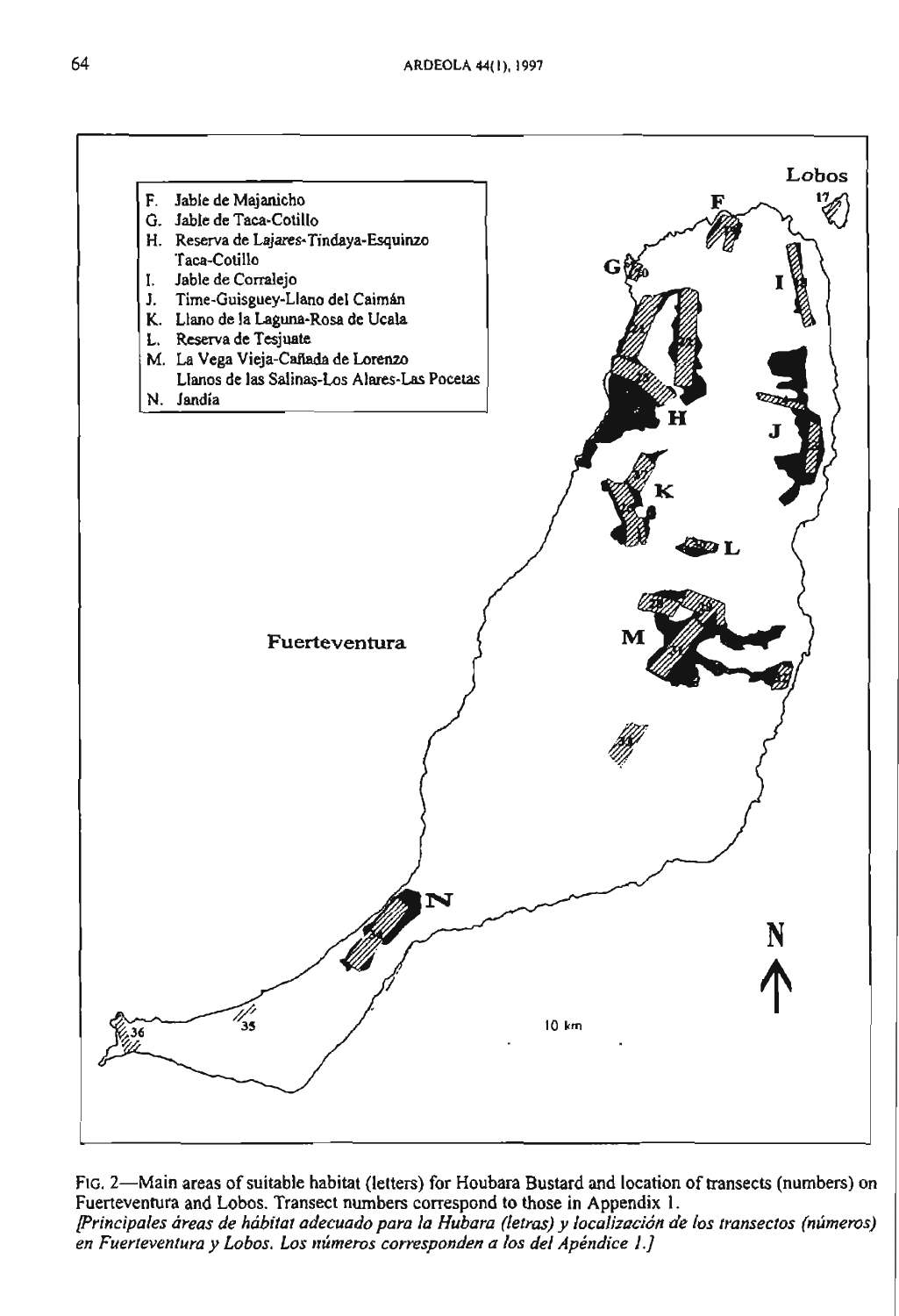12:32 h), when the activity of the species is highest (Collar, 1983; Hinz & Heiss, 1989). In addition, cultivated and marginal areas were covered from jeeps during the birds'evening activity period. The population in the primary habitats was estimated by extrapolating the weighted mean densities of a particular area to the total area of primary habitat of the zone. In cases where the actual number of Houbaras observed in the area was considered to give a better estimate (i.e. when most primary habitats were surveyed and the transect included secondary habitats), this figure was used instead. The population of ihe secondary habitats of each island was estimated by extrapolation from the average weighted density in marginal areas to the total area of that habitat.

A possible bias derived from the gregarious habits of the species was considered to be low because of the large area of primary habitat censused (about 60%).

## RESULTS

## Census

Houbaras were detected in Fuerteventura. Lanzarote and Graciosa only. Altogether, at least 379 birds were recorded 33 from vehicles, 16 outside the transects and 330-335 inside the census belt (Table 1). Details on counts in the transects are given in Appendix 1.

In Alegranza and Lobos no birds were seen although suitable habitat appeared to be present in both islands. The species was reported by Herrera et al. (1993) as abundant in Lobos, but they did not present any conclusive data. However, we were told by the lightkeeper that one pair bred during the 1950s. and that he had recently observed one bird. Probably a few Houbaras visit the islet occasionally.

In Graciosa, where at least a pair bred in 1990 (G. Pallarés, pers. com.), a total of 11 individuals were counted in the northern plains of the islet.

The total number of Houbaras recorded in Lanzarote was 179-184 birds, 149-154 of which were dctected inside the transects. The highest numbers (about 50% of the birds observed) occurred in two transecis only (Tahiche-Guanapay and Reserva de Guatiza).

In Fuerteventura, 189 Houbaras were counted. 171 of which were inside the transects. Four transects (Los Alares-Las Pocetas, La Vega Vieja, Matas Blancas and Reserva de Lajares) accounted for nearly 60% of al1 birds observed.

## **Population estimates**

The total area of suitable habitat on the eastern islands was estimated at  $396.47 \text{ km}^2$  $(162.50 \text{ km}^2 \text{ of primary habitat and } 233.97)$ km<sup>2</sup> of secondary habitat). The total area of

### TABLE 1

Numbers of Houbara Busiards recorded during transects or from vehicles in the different islands. Numbers in parenthesis are revised figures afier consideration of possible duplications.

**~~neros de awtardas hubaras ohienidm durante los transecros o desde veliicu1u.s en lus ~li.~Iintas islas.**  Entre paréntesis, números corregidos tras considerar posibles repeticiones,]

| Island<br>[Isla] | Within transects<br>(Dentro de los transectos) |      | Outside<br>transects         | Seen from<br>vehicles       | Total   |
|------------------|------------------------------------------------|------|------------------------------|-----------------------------|---------|
|                  | Min.                                           | Max. | fFuera de<br>los transectos] | [Vistas desde<br>vehículos] |         |
| Alegranza        |                                                |      |                              |                             |         |
|                  | 10                                             | 10   |                              |                             |         |
| Lanzarote        | 149                                            | 154  | 14(12)                       | 23(18)                      | 179-184 |
| Lobos            |                                                |      |                              |                             |         |
| Fuerteventura    | l 71                                           | 171  |                              | 19(15)                      | 189     |
| Total            | 330                                            | 335  | 16                           | 33                          | 379-384 |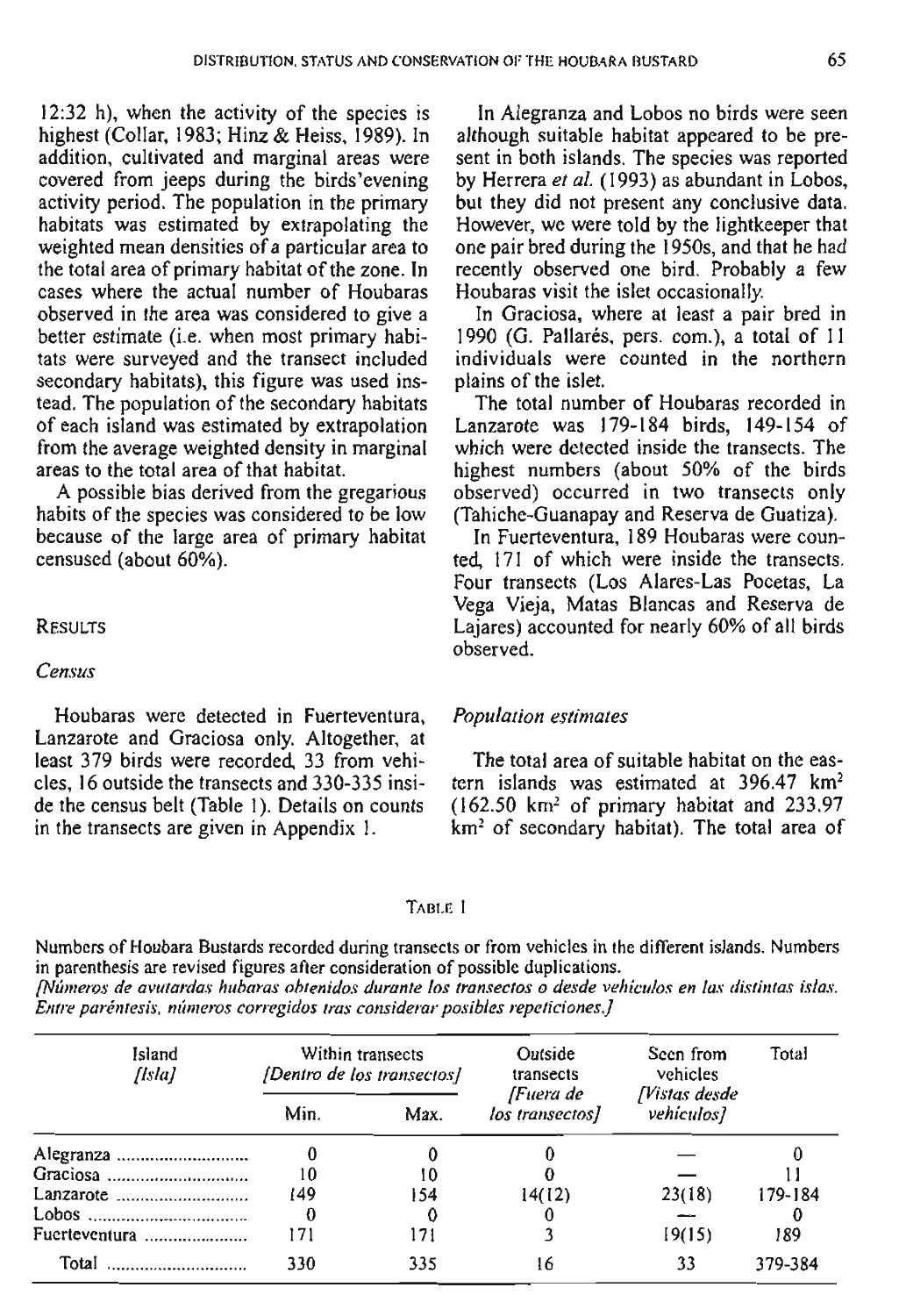occupied habitat in Fuerteventura (234.01 km2) was much larger than in Lanzarote  $(144.94 \text{ km}^2)$ , but the two islands harbour a similar area of primary habitat (Table 2).

For the whole study area, the average density was  $1.69$  birds/km<sup>2</sup>, raising to  $1.85$ birds/km2 if the islets of Alegranza and Lobos were excluded. Mean densities were 1.05 birds/km<sup>2</sup> for Graciosa, 3.19 birds/km<sup>2</sup> for Lanzarote and 1.31 birds/km<sup>2</sup> for Fuerteventura. Details on density values for the different transects are given in Appendix 1.

Population estimates for primary habitats on each island were as follows: we estimated 11 Houbaras in Graciosa using  $1.56$  birds/ $km<sup>2</sup>$  as the mean pooled density of the transects 3 and 4. Four main areas were considered in **Lan**zarote (Fig. 1, B-E). In the largest (Famara-S6o-Zonzamas), the mean transect density was  $2.04$  birds/ $km<sup>2</sup>$  indicating a total of 88 Houbaras present. In the Tahiche-Guanapay-Reserva de Guatiza and Playa Quemada areas we considered only the actual numbers of birds observed, including five seen outside the transect belts (thus 80 and 13 respectively). For the last area, Janubio-Playa Blanca-El Rubicón, 20 Houbaras were estimated from a mean density of 1.96 birds/km2 (Janubio-Playa Blanca transect). The total number of Houbaras in primary habitats in Lanzarote was then estimated to be 201 birds.

The population is more widely dispersed in Fuerteventura, and it was possible to recognize nine main areas (Fig.  $2$ ). The estimate for Time-Guisguey-Llano del Caimán (18 birds)

was calculated from a mean density of 2.08 birds/km2. In the eight remaining areas we used the total numbers of birds observed, both within and outside of transects: 4 at Majanicho, 1 at Jable de Cotillo-Tostón, 45 at Reserva de **Lajares-Tindaya-Esquinzo-Taca-**Cotillo, 11 at Jable de Corralejo, 8 at Llano de La Laguna-Rosa de Ucala, 4 at Reserva de Tesjuate, 24 at Matas Blancas, and 59 in the large central area (area M). The total population for the primary habitat on Fuerteventura was then estimated as 174 birds.

As transects were selected on areas of primary habitat, the estimation of Houbara numbers in the secondary habitats was more tentative, so that our figures should be taken with caution. For Fuerteventura, a mean density of  $0.45$  birds/km<sup>2</sup>, derived from counts on six transects (numbered 24,27, 32,33,35 and 36 in Appendix 1), gave a crude estimate of  $67$ Houbaras. For Lanzarote and Graciosa, a mean weighted density of 0.88 birds/km2 was calculated from four transects (numbers 5, 6, 13 and 15). thus giving estimates of 67 and 7 Houbaras, respectively.

The total Houbara population in al1 habitats was estimated at 527 birds: 18 in Graciosa, 268 in Lanzarote and 241 in Fuerteventura.

#### **DISCUSSION**

The results obtained in this first census of the whole population of the Houbara Bustard in the Cananes indicates larger population

|--|

Estimated numbers of Houbara Bustards in the two habitat categories. **[NUmcm** *de avuram'os hubams y superficie de cada tipo de hábitat.]* 

| Islands<br>[Islas]     | Primary habitat<br>[Hábitat principal] |                 | Secondary habitat<br>[Hábitats secundarios] |                 | Total                      |                  |
|------------------------|----------------------------------------|-----------------|---------------------------------------------|-----------------|----------------------------|------------------|
|                        | Area<br>(km <sup>2</sup> )             | N.º of<br>birds | Area<br>(km <sup>2</sup> )                  | N.º of<br>birds | Area<br>(km <sup>2</sup> ) | $No$ of<br>birds |
|                        | 0                                      |                 | 1.85                                        | $\bf{0}$        | 1.85                       | 0                |
| Graciosa               | 6.77                                   | Ħ               | 8.39                                        |                 | 15.15                      | 18               |
|                        | 69.25                                  | 201             | 75.69                                       | 67              | 144.94                     | 268              |
|                        | 0.39                                   | 0               | 0.13                                        | $\bf{0}$        | 0.52                       |                  |
| Fuerteventura $\ldots$ | 86.09                                  | 174             | 147.92                                      | 67              | 234.01                     | 241              |
| Total                  | 162.50                                 | 386             | 233.97                                      | 141             | 396.47                     | 527              |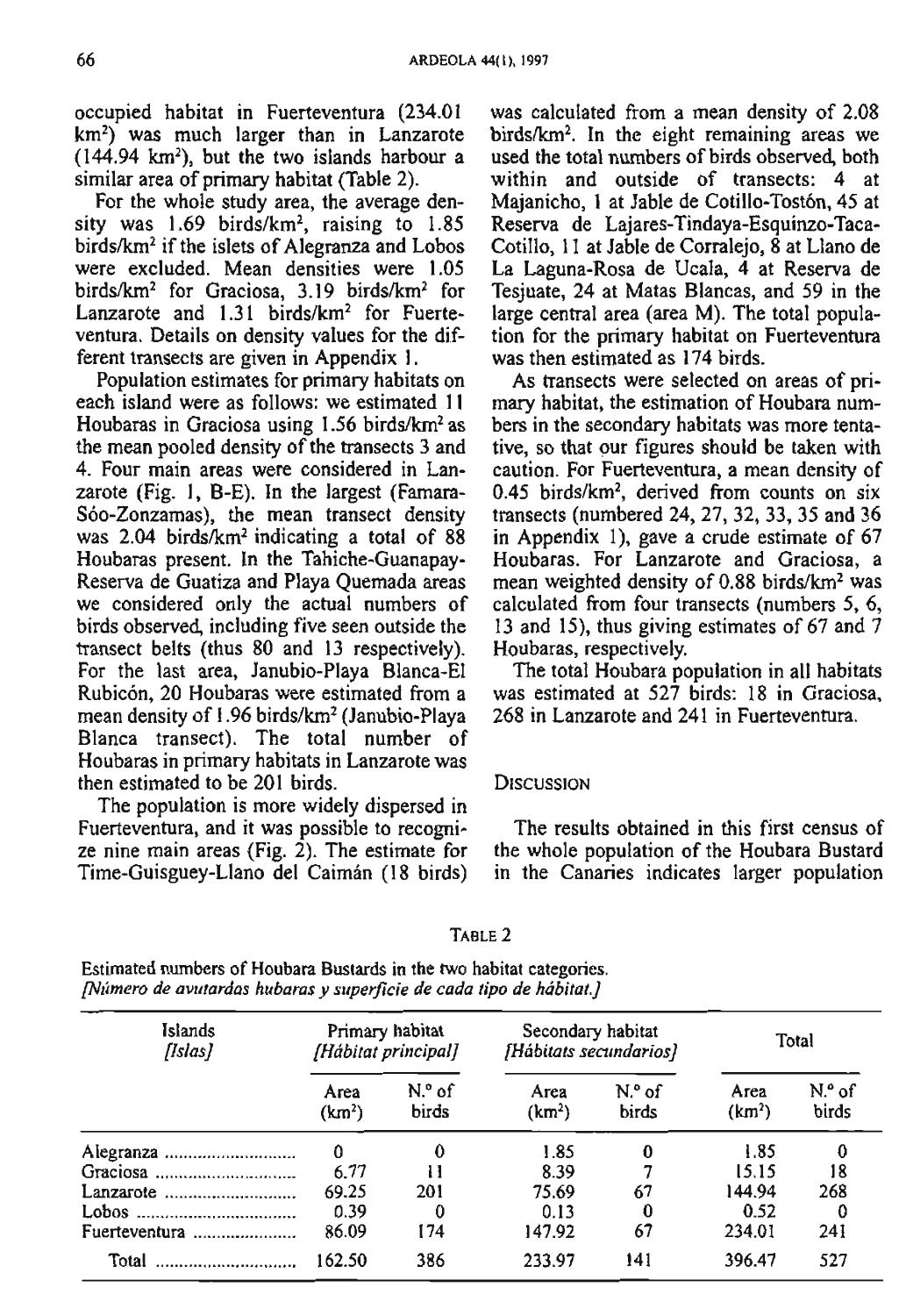sizes than previously estimated. In fact, the average density found in suitable habitats  $(1.85)$  birds/km<sup>2</sup>) was higher than the  $0.56$ birds/km<sup>2</sup> recorded by Mian (1989) in some zones of Pakistan, which were formerly thought to be the largest densities reached within the species range. Even the lowest density recorded for the Canarian archipelago (1.05  $birds/km<sup>2</sup>$  in Graciosa) is higher than that figure. It must be noted, however, that data from Pakistan were obtained by censuses from vehicles, and this method is known to underestimate real densities, at least in island ecosystems, as we verified in Lanzarote in 1993 (A. Martin, pers. obs.). Densities in the Canaries were in closer agreement with data from the Northwestern Negev (Israel), where Lavee  $(1988)$  estimated 2-4 birds/km<sup>2</sup> in two plots.

Our results also support the unexpected conclusions of Martin **er** al. (1996) that the Houbara population in Lanzarote could be larger than that in Fuerteventura. The area of primary habitat in Fuerteventura is larger than in Lanzarote, but we found that mean densities were significantly larger in the later island (Mann-Whitney test,  $z = 2.48$ ;  $P = 0.01$ ). These differences in abundance between Lanzarote and Fuerteventura could be explained by inter-island movements influenced by between-years differences in local rainfall. Furthemore, it is known that the species shows dispersive and migratory habits in other parts of its range (Cramp & Simmons, 1980; Johnsgard, 1991). and that in the Canaries movements occur not only within (Polatzek, **in**  Bannerman, 1963; Ornistudio, obs. pers.) but also among islands (B. Concepción, pers. comm.). During the prescnt census, Lanzarote had more developed annual vegetation than Fuerteventura, where the landscape was clearly drier. In 1994, not only the autumn precipitation on Fuerteventura was the lowest recorded there in the last seven years (5.7 mm), but differences in precipitation between the two islands were the largest recorded. Also, the maximum number of Houbaras previously censused in Fuerteventura was obtained in the most rainy year (1989), according to the data provided by the Instituto Nacional de Meteorología de las Canarias Orientales.

Reliable comparisons with previous censuses are difficult to make because of methodological differences. The only possible compari-

son is with data obtained on Lanzarote in December 1993 (Martín **er** al., 1996). when the densities found were lower  $(2.56 \text{ birds/km}^2)$ than in December 1994  $(3.19 \text{ birds/km}^2)$ (Student t-test for matched pairs,  $r = 3.93$ ;  $P < 0.01$ ). Nevertheless, it is important to note the possible effect of utilizing two more observers in the transects made in 1994.

The intensity of fieldwork in the primary habitat (transects covered 61% of this area) makes our estimate of 386 Houbaras a reliable minimun. On the other hand, the figure of 141 birds estimated to be present in secondary habitat is probably affected by a larger bias. At least 33 birds were detected in secondary habitats by means of surveys carried out in the evenings from vehicles. These birds were not considered for our estimates because of the risk of duplication, since birds probably carry out daily movements between primary and secondary habitats.

The species is still threatened by the factors identified by Lorenzo & Emmerson (1993) and Tucker & Heath (1994). Loss and degradation of suitable habitat through building development and overgrazing by goats is very intense. In some areas military manoeuvres, tourist activity and off-road jeeps cause serious disturbance (Emmerson, 1983). and some birds are killed each year by collision with overhead cables (Lorenzo, 1995) or by hunting. In order to preserve this subspecies, vigilance in its main areas should be increased, and two important areas, Tahiche-Guanapay (Lanzarote) and Los Alares (Fuerteventura) are in urgent need for protection.

ACKNOWLEDGMENTS.-We are very grateful to K. W. Emmerson (Ornistudio S. L.) for his informalion on previous censuses. and to **P.** Jordano for his siatistical assisrance. Jacinto Barquin helped us with thc mapping programs. D. Brooks revised and improved an early **draíi** of the manuscript. We also thank thc Instituto Nacional de Meteorología (Canarias Orientales). This work was supported by the Viccconsejeria de Medio Ambiente of the Canary lsland government.

#### **BIBLIOGRAPHY**

BANNERMAN, D. **A.** 1963. **Birds** *oj'* **ihe Arlanric Islands.** Vol. I. A history of the birds of the Canary Islands and of the Salvages. Oliver & Boyd. Edinburgh & London.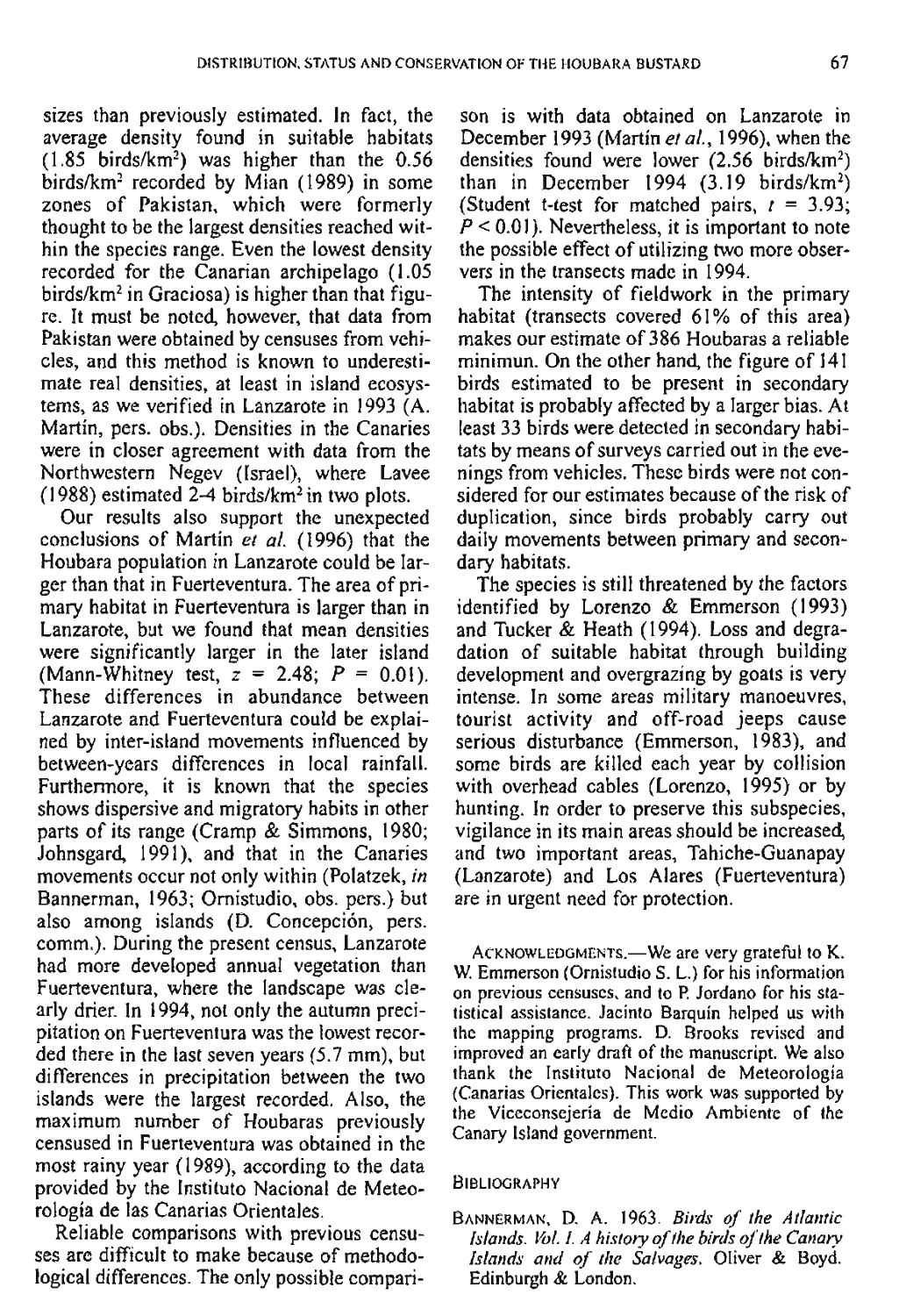- BETANCOR, M. O. & CRIADO, C. 1985. Fuerteventura. En, L. Afonso **(Ed.): Geogmfia de Canarias,** pp. 243-296. lnterinsular Canaria. Santa Cruz de Tenerife.
- BRITO, V. R. & ACUÑA, A. B. 1985. Lanzarote. En, L. Afonso (Ed.): **GeograJa de Canarias,** pp.181- 242. Interinsular Canaria. Santa Cruz de Tenerife.
- COLLAR, N. J. 1983. A history of the Houbara in the Canaries. **Bustard Studies**, 1: 9-30.
- CRAMP, S. & SIMMONS. K. E. L. (Eds.). 1980. **The**  birds of the western Palearctic. Vol. II. Oxford University Press. Oxford.
- DOMINGUEZ, F. 1989. The Houbara Bustard in the Canary lslands (Spain): towards a recovery plan. **Bustard Srudies,** 4: 42-5 1.
- EMMERSON, K. W. 1983. Actual and potential threats to the Canarian Houbara. **Bustard Sludies.** 1: 51- 56.
- HERRERA, R., HAROUN, R., SCHOLTZ, S., LÓPEZ-JURADO, L. F., HERNANDEZ-OTERO, l. M. & PIZARRO, M. 1993. **Lobos island (Canary**  Islands): An important natural park for the Macaronesian flora and fauna. First Symposium on the Fauna and Flora of fhe Atlantic Islands. Funchal. Madeira.
- HINZ, C. & HEISS, E. M. 1989. The activity patterns of Houbara Bustards: aspects of a field study in the Canary Islands. Bustard Studies, 4: 68-79.
- JOHNSGARD, E. A. 1991. **Busrards. Hemipodes. and Sandgmuse.** Oxford University Press. Oxford.
- LACK, P. C. 1983. The Canarian Houbara: survey results, 1979. **BustardStudies,** 1: 45-50.
- LAVEE, D. 1988. **Why** is the Houbara **Chlamydotis undulata macqueenii** still an Endangered Species **in** Israel? **Biological Conservation,** 45: 47-54.
- LORENZO, **J.** A. 1995. Estudio preliminar sobre la mortalidad de aves por tendidos eléctricos en la isla de Fuerteventura. Ecología, 9: 403-407.

- & EMMERSON, K. W. 1993. Hubara Canaria. **LA Garcilla,** 88: 22-25.

- MARTIN, A., NOGALES, M., HERNANDEZ, M. A., LORENZO, J. A,, MEDINA, **F.** M. & RANDO, J. C. 1996. Status, conservation and habitat selection of the Houbara Bustard Chlamydotis undulata fuertaventurae on Lanzarote (Canary Islands). **Bird Conservarion Internafional, 6:** 229-239.
- MAFZOL-JABN, M. **V.** 1984. El Clima. En, L. Afonso (Ed.): **Geogmfia de Canarias,** pp. 28-83. Interinsular Canaria. Santa Cruz de Tenerife.
- MIAN, A. 1989. A contribution to the biology of Houbara Bustard: 1983-84. Population levels in Western Baluchislan. **Journal o/ the Bombay Natuml History Sociely.** 86: 161-165.
- OSBORNE, **P.** 1986. Survey of the birds of Fuerteventura, Canary Islands, with special reference to the status of the Canarian Houbara Bustard **Chlamydotis undulata firertaventume. ICBP** Study Report 10.
- SANTOS, A. 1984. Flora y vegetación. En, L. Afonso (Ed.): **Geografia de Canarias,** pp. 257-294. lnterinsular Canaria. Santa Cruz de Tenenfe.
- TUCKER, G. M. & HEATH, M. F. (Eds.). 1994. *Birds* in Europe: Their conservation status. BirdLife International. Cambridge. U.K.
- VERNAU, R.1982. **Cinco años de estancia en las Islas Canarias. J. A. D.** L., La Orotava.
- WEBB, P. B., BERTHELOT, S. & MOQUIN-TANDON, M. A. 1842. Ornithologie Canarienne. **Hisroire Naturelle des fies Canaries,** Tomo 11, Vol. 10, pp. 148. Béthune. Paris.

**[Recibido: 9.4.961 [Aceptado: 29.1.971**